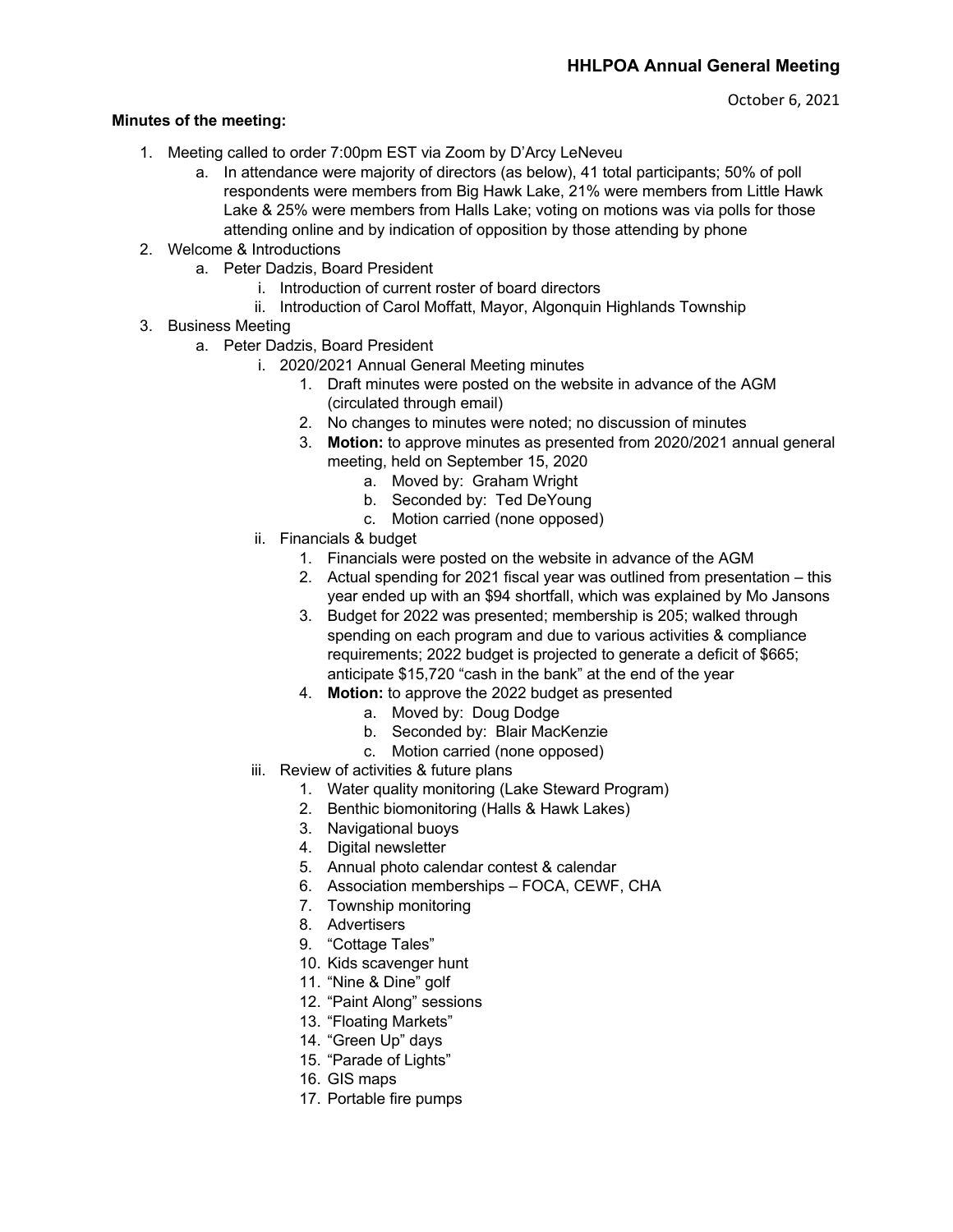October 6, 2021

- 18. 75<sup>th</sup> anniversary committee
- 19. Get to Know Your Lakes Challenge
- 20. Baker's Contest
- 21. Kids Fishing Derby
- 22. Founder's Brunch/Reception (postponed to 2022)
- 23. Conducted a poll to determine which of the above activities resonate most strongly with AGM participants – website/newsletter, "cottage tales" were top rated activities
- 24. Special mention "Memory Lookout"
	- a. Special thanks to Joan Hamilton
	- b. Dedication ceremony on July  $15<sup>th</sup>$  lead by Joan Weir, Mary
	- Intven-Wallace, Carol Foderick, Joan Hamilton
- 25. "Lure of the Lakes"
	- a. Cottage Tales started in 2016 with Joan Hamilton
	- b. Many thanks to Joan for her incredible work on the book
	- c. 91% agree that Joan deserves a Pulitzer Prize for her work
- iv. Community donation
	- 1. **Motion**: to approve a donation of \$500 to Station 80 Algonquin Highlands Fire Services
	- 2. Discussion
		- a. Moved by: Jeff Phillips
		- b. Seconded by: Doug Dodge
		- c. Motion carried
- v. Recognition
	- 1. Presentation for the "Volunteer of the Year Award" to Mary Chrow, Litte Hawk Lake for her work on the "year of settlement" database, our signage program and naming the "Lure of the Lakes"
- vi. Directors for 2022
	- 1. **Motion:** to approve the following directors & officers for the 2022 year

## Position **Name** Lake

President **Peter Dadzis** Big Hawk Lake Vice President Mo Jansons Little Hawk Lake Treasurer Graham Mino Halls Lake<br>1991 - Graham Mino Halls Lake Halls Lake Secretary, Communications Secretary, Communications Director, Cottage Tales Joan Hamilton Big Hawk Lake Director, AGM D'Arcy LeNeveu Little Hawk Lake<br>Director. Water Levels Will L'Heureux Halls Lake Director, Water Levels Will L'Heureux Halls Lake Director, Abandoned Docks Ken Comrie Little Hawk Lake Directory, Water Quality **Lindsay Day** Little Hawk Lake Director at Large The Curt Alpeter Curt Alpeter Little Hawk Lake Director at Large **Sam Perri** Falls Lake Director , Social Programs Carol Foderick Big Hawk Lake Director at Large **Allison King** Halls Lake

- a. Moved by: Doug Dodge
- b. Seconded by: Jeff Phillips
- c. Motion carried (none opposed)

4. HHLPOA Scorecard survey:

- a. 66% agreed that we exceed expectations
- b. 83% felt that we organized the right number and variety of activities